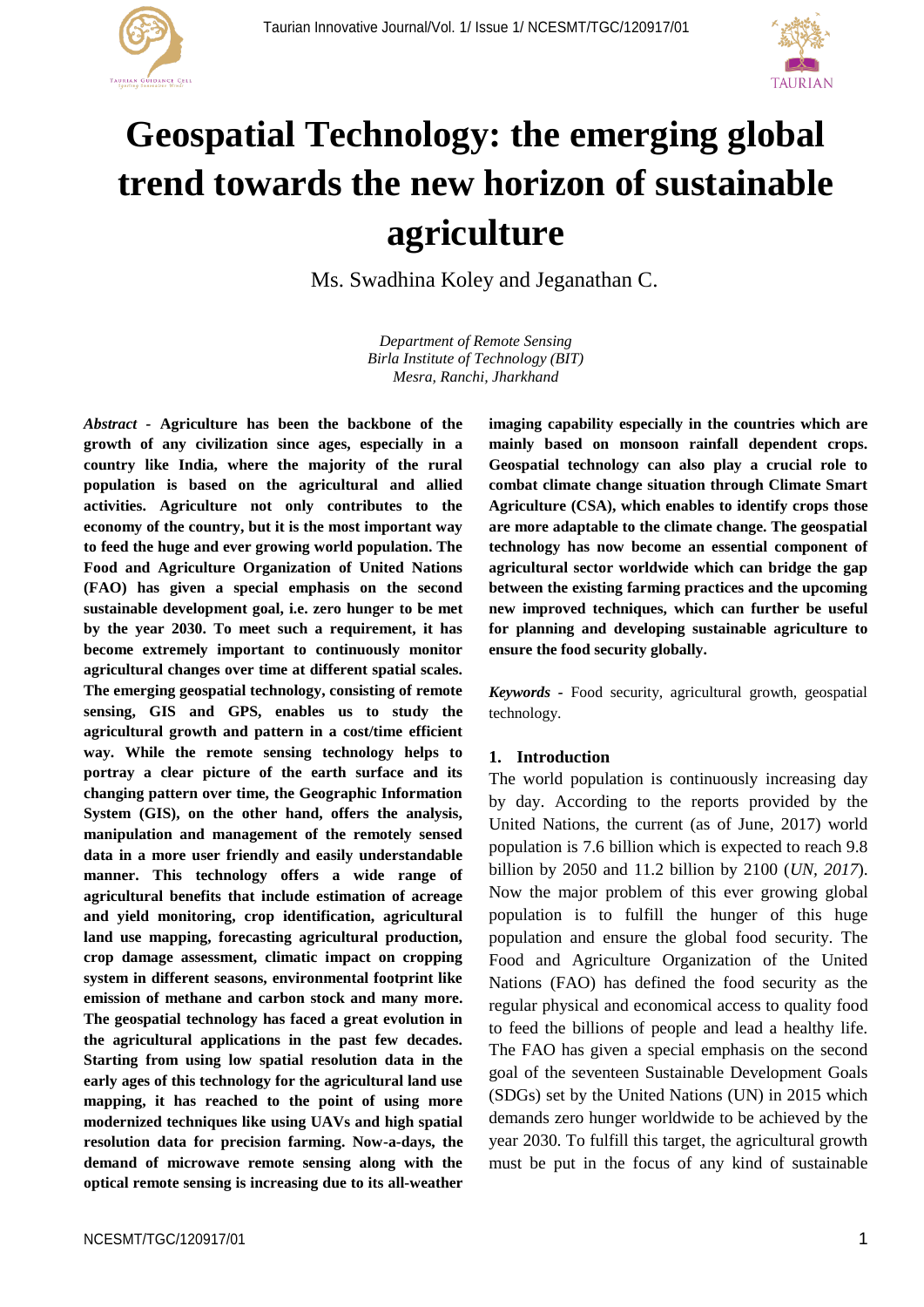



development planning as this particular sector contributes a major percentage of the world economy. According to the FAO, about 11% of the global land surface is used for the agriculture purpose at present (*FAO, 2017*). India, being the second largest populated country in the world too needs an extreme attention towards the agricultural growth as the majority of its rural population is engaged in agriculture and allied activities. So the continuous monitoring of agricultural growth and pattern over time and different spatial scales must be addressed. But this rigorous task has been much easier after the involvement of the geospatial technology in the agricultural sector. The geospatial technology consisting of three main components, i.e. remote sensing, GIS and GPS helps to monitor the cropping system in a more time and cost efficient way.

## **2. The role of geospatial technology in agriculture**

The geospatial technology is a multidisciplinary tool that is being used in the modern era of science and technology for the combined studies related to the earth and space. It consists of three main component namely remote sensing, geographical information system (GIS) and the global positioning system (GPS). Each of these components is essential for this technology and plays its respective key roles. The remote sensing or more popularly known as the earth observing technology acquires the image of the earth from the space with the help of onboard camera or sensor in the satellite or spacecraft or aircraft. It started back during the World War II with balloon photography. After that it had revolutionary changes with the use of aircraft, spacecraft and the very recent Unmanned Aerial Vehicles (UAVs). The imaging process is done by sensing the reflected, emitted or backscattered energy from the earth surface. The technology works in the different wavelength region of the electromagnetic (EM) spectrum. The optical remote sensing mainly works in the visible, near infrared (NIR) and short-wave infrared (SWIR) regions, whereas, the radar remote sensing operates in the microwave region of the EM spectrum. Fig. 1a gives a clear picture of the EM spectrum based on the wavelength range.

The remote sensing technology can be categorized into two types based on the source of incoming radiation on earth, namely passing remote sensing (uses the solar radiation) and active remote sensing (the sensor itself is the radiation source!). The mechanism of the remote sensing is shown in the Fig. 1b. The GIS on the other hand, helps to analyze, manipulate, database management and display the remotely sensed data in a much user friendly manner, with the help of GPS, which enables GIS to validate the information with respect to the earth.



*Figure 1a: Electromagnetic spectrum (Image source: http://www.crisp.nus.edu.sg/)*



*Fig. 1b: Mechanism of remote sensing (Image source: http://www.crisp.nus.edu.sg/)*

# *2.2 Advantages of geospatial technology in agriculture*

The conventional way of agriculture survey has many problems to deal with. The major ones are reliability of data, cost and benefits, measurement of area, unavailability of statistics at different administrative level, consumption of time etc. But the geospatial technology can help to overcome these issues. It provides easy data acquisition with broader spatial coverage even in inaccessible areas. The real time capability and the facility of laboratory analysis of the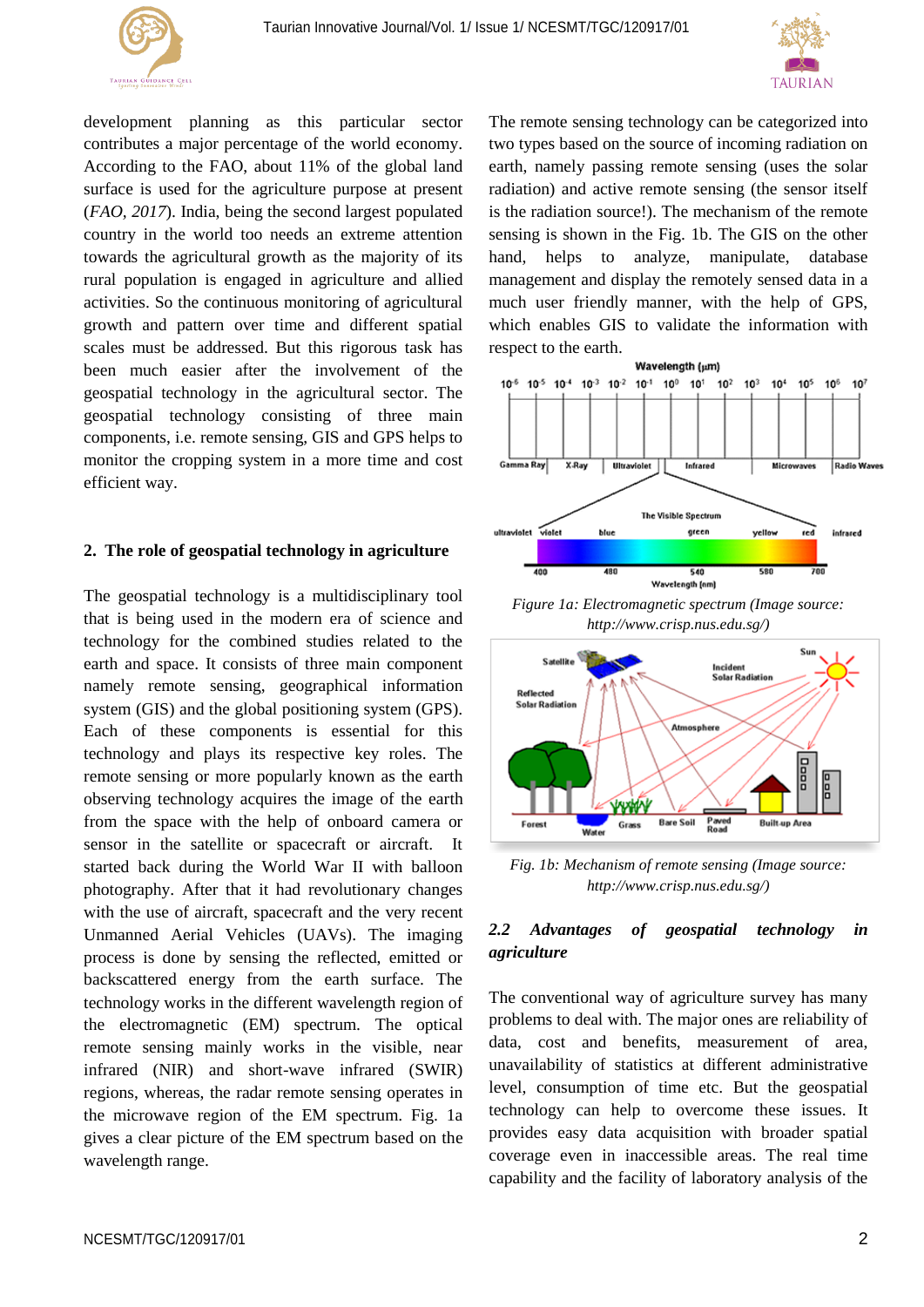



data reduce the effort of fieldwork and other agriculture survey as well as saving the cost. The GIS helps to manage the database more accurately and efficiently to keep a permanent data record.

# *2.3 Major thrust areas in agriculture*

This technology is capable of working in multiple directions in the agriculture sector. It can help to prepare a proper crop inventory or crop information system by identifying and monitoring the crops, estimating the cropped area, land use mapping, modeling the yield and forecasting the production. It can also help to keep a track to the crop condition by assessing the crop health, identifying any kind of pest and disease infestation, detecting stress and nutrient deficiency and crop damage etc. the technology provides good and reliable information about the crop requirements like soil mapping, soil moisture estimation, water resources mapping and the irrigation requirement. The climate of any place is a key factor playing a major role behind the cropping system. This technology can also help to understand the climatic influence on agriculture. It can be used to identify the flood inundated crop lands, study the effect of temperatures on crops as well as for agricultural drought assessment. Now-a-days, the technology further offers precision farming and climate smart agriculture which add new degrees to the modern agriculture. Precision farming is based on the concept of 'right thing at right place and right time', i.e. it provides the information about the agricultural parameters to be taken care of at a very precise level. On the other hand, climate change and agriculture go hand-in-hand. A slight change in climate of an area can impact the agriculture system of that place to a great extent. The climate smart agriculture offers cropping those are very much adaptable to the changing climate. Geospatial technology can also help in agriculture policy making, crop planning and irrigation scheduling. Table 1 gives a brief description of the application of remote sensing technology in agriculture.

| $\ldots$                                                         |                                                                    |                  |
|------------------------------------------------------------------|--------------------------------------------------------------------|------------------|
| Multispectral<br>remote sensing                                  | Crop mapping                                                       | Crop             |
|                                                                  |                                                                    | identification   |
|                                                                  |                                                                    | Area and acreage |
|                                                                  |                                                                    | estimation       |
|                                                                  |                                                                    | Land use         |
|                                                                  |                                                                    | mapping          |
|                                                                  |                                                                    | Yield modeling   |
|                                                                  |                                                                    | and estimation   |
|                                                                  |                                                                    | Forecasting      |
|                                                                  |                                                                    | production       |
|                                                                  | Crop health<br>assessment                                          | Pest and disease |
|                                                                  |                                                                    | infestation      |
|                                                                  |                                                                    | Detecting stress |
|                                                                  |                                                                    | Detecting        |
|                                                                  |                                                                    | nutrient         |
|                                                                  |                                                                    | deficiency       |
|                                                                  |                                                                    | Crop damage      |
| <b>B</b> oth<br>multispectral<br>and microwave<br>remote sensing | Agriculture<br>water<br>requirements<br>and climatic<br>influences | Agricultural     |
|                                                                  |                                                                    | drought          |
|                                                                  |                                                                    | assessment       |
|                                                                  |                                                                    | Water resources  |
|                                                                  |                                                                    | mapping          |
|                                                                  |                                                                    | Crop water       |
|                                                                  |                                                                    | requirement      |
| Microwave<br>remote sensing                                      |                                                                    | Soil moisture    |
|                                                                  |                                                                    | estimation       |
|                                                                  |                                                                    | Flood affected   |
|                                                                  |                                                                    | area             |
|                                                                  |                                                                    | And many         |
|                                                                  |                                                                    | more             |

*Table 1: Applications of remote sensing in agriculture*

#### **3. Remote Sensing satellites and data**

A wide range of satellites having different spatial resolution and coverage are used for the agricultural study. Moderate Resolution Imaging Spectroradiometer (MODIS), series of Landsat satellites by NASA, series of Indian Remote Sensing satellites (IRS) by ISRO, Advanced Very High Resolution Radiometer (AVHRR) by the National Oceanic and Atmosphere Administration (NOAA), Sentinel 1 and 2, Worldview, Quickbird, Radarsat are some of the major satellites used for this purpose. Among these satellites, MODIS provide low spatial resolution data (250m, 500m and 1 km) with wide geographical coverage with good revisit time to study the agricultural growth pattern. Landsat Thematic Mapper (TM), Enhanced Thematic Mapper (ETM+), Operational Land Imager (OLI) and Thermal Infra-RedSensor (TIRS) all having spatial resolution of 30m,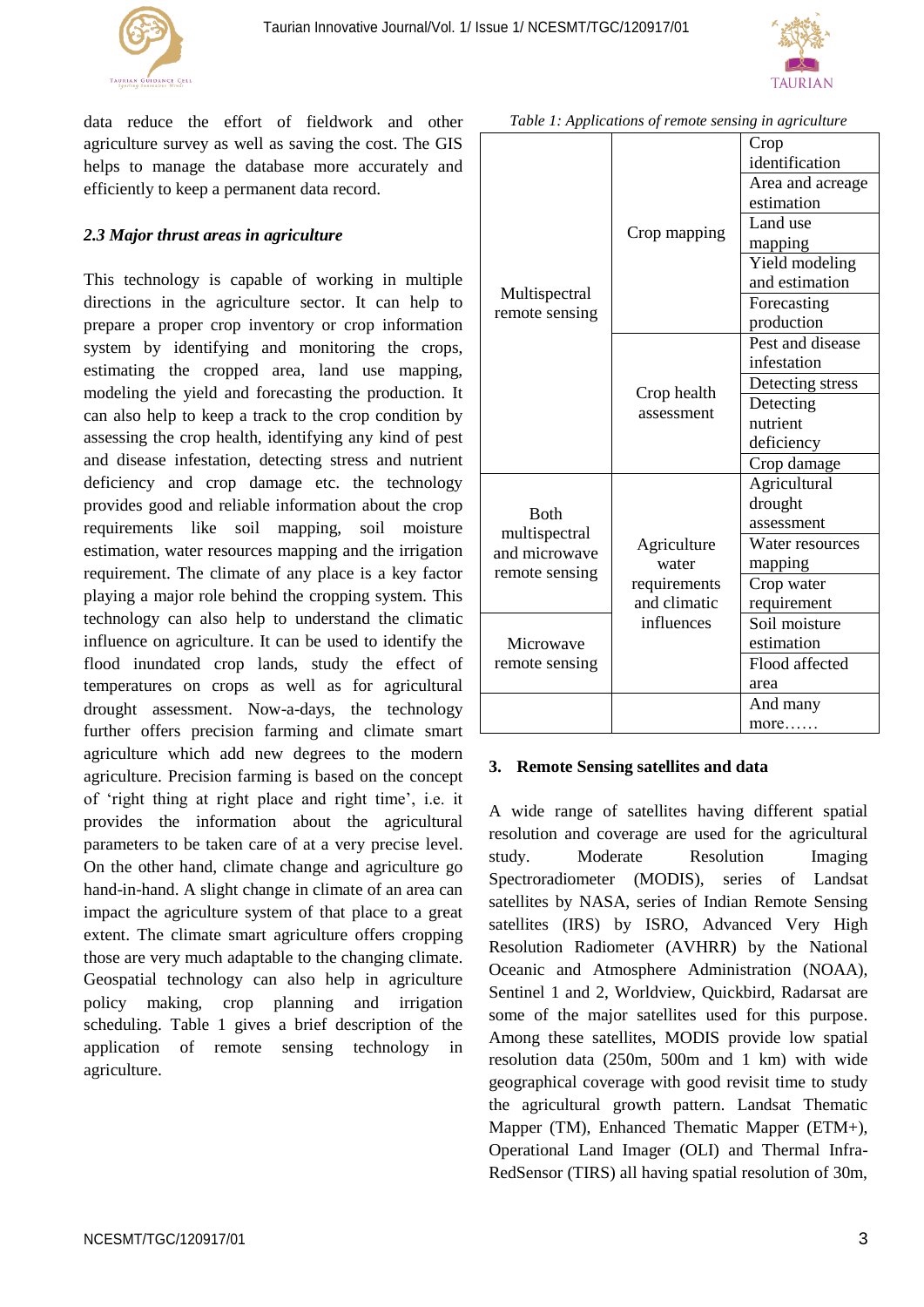



IRS Resourcesat 1 LISS (Linear Imaging Self Scanning) III (23.5m) and AWiFS (Advanced Wide Field Sensor) (56m) are considered to be the medium resolution satellites used for agricultural study. The recent Sentinel 2A and 2B by the European Space Agency (ESA), however, have high spatial resolution of 10m. These are all multispectral remote sensing satellites, operating is the optical and thermal region of the EM spectrum. There are also some radar satellites which operate in the microwave wavelength region. These satellites have special imaging capabilities through all-weather as well as in both day and night time. Envisat, Radarsat 1 & 2, RISAT and Sentinel 1 are two of the major radar satellites. These are not the only satellites which are being used for the agricultural study. The number of earth observing satellites to be used in agricultural research, launched by different space agencies all over the world, is increasing day by day. The optical remote sensing is used mainly for crop area and acreage estimation, land use planning, yield modeling and crop forecasting etc. while the radar satellites are used for soil moisture mapping, flood mapping etc.

Normally satellite imageries are shown in standard False Color Composite (FCC), with the Near Infra-Red (NIR) wavelengths as Red band, red wavelength as green band and the green wavelengths as blue band. Fig. 2a and 2b show the standard FCC of the LISS III image of the IRS Resourcesat-1 satellite acquired on 20<sup>th</sup> October, 2008 and 9<sup>th</sup> March, 2012 around the Ranchi Airport area. The two images from different cropping seasons in Jharkhand show the tonal variation of the crop lands. The abundance of the red tone in the croplands of the first image represents the presence of crops in the field in Kharif seasons. In the second image, however, the presence of crops is very less. Fig. 2c is image of the same place taken from the Google Earth Pro with a higher spatial resolution.

There is various vegetation indices used for the agriculture study. Most common of them are Normalized Difference Vegetation Index (NDVI), Enhanced Vegetation Index (EVI), Perpendicular Vegetation Index (PVI), Leaf Area Index (LAI) and many more. These vegetation indices give detail information about the crop growth and crop health in the growing seasons and help understanding the cropping pattern and intensity over an area. Different agricultural features and characteristics can be

understood from the spectral signature curve of the EM spectrum. These indices can be derived from different wavelength bands of the satellites. But now-a-days, some satellites provide already prepared products of these indices. Fig. 3 shows the spectral signature curve of natural vegetation at different wavelengths.



*Figure 2a: IRS LISS III image of Ranchi Airport and surrounding area (acquired on 20th October, 2008)*



*Figure 2b: IRS LISS III image of Ranchi Airport and surrounding area (acquired on 9th March, 2012)*



*Figure 2c: Image taken from Google Earth Pro on 19th March, 2018*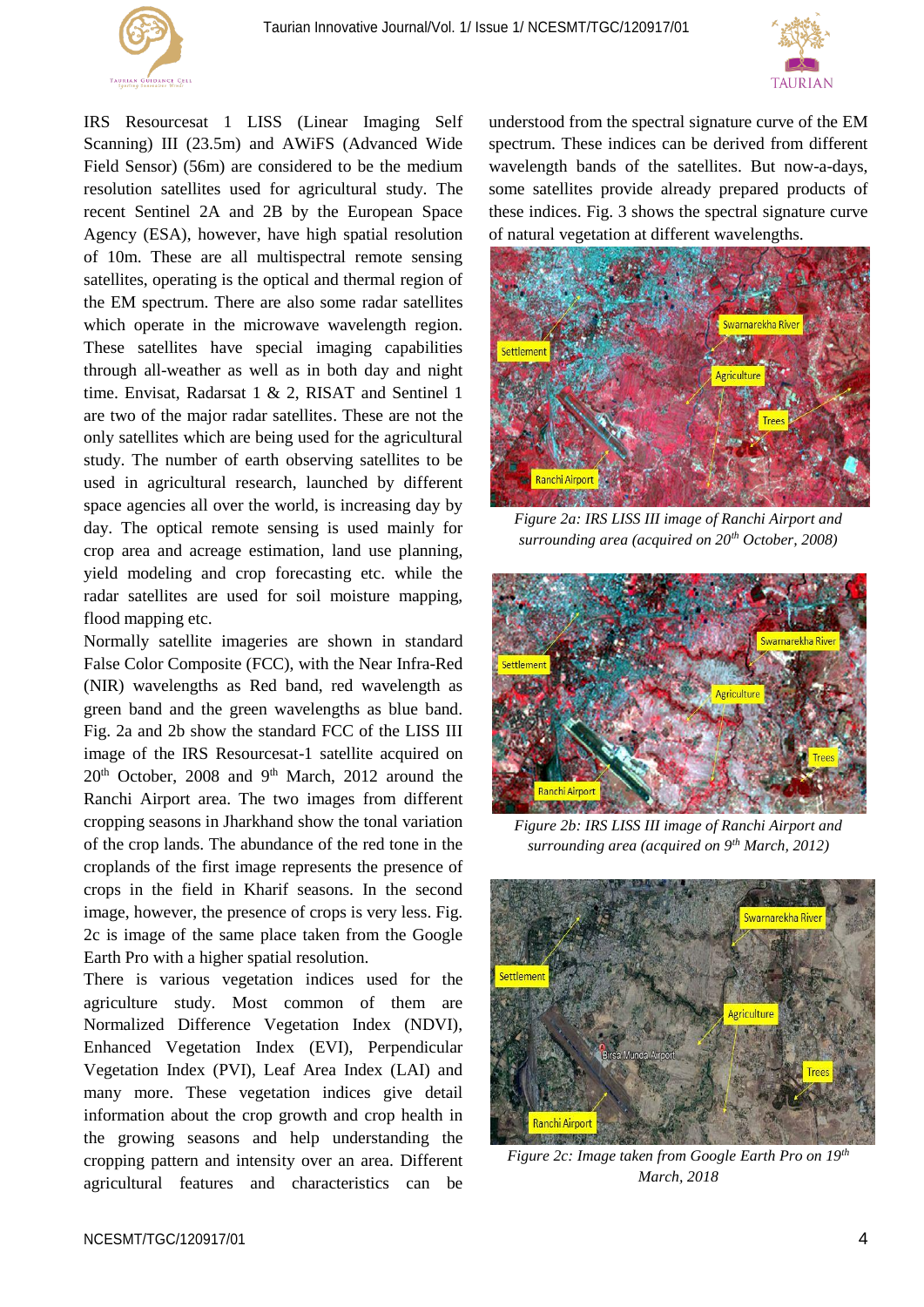





*Figure 3: Spectral signature of vegetation (Image source: Clark, 1999)*

#### **4. Organizations and projects**

# *4.1 Global initiatives*

The Food and Agriculture Organization by the United Nations is the major governing body which looks after the fulfillment of the worldwide agricultural needs. The launch of the Large Area Crop Inventory Experiment in 1974 jointly by NASA, USDA and NOAA was a major initiative towards the monitoring of agriculture sector with the aid of geospatial technology (*Pinter et al., 2003; Menon, 2012; Atzberger, 2013*). The Global Agricultural Monitoring Project (GLAM) was performed jointly by NASA, USDA and the University of Maryland over the period 2012-2016 to monitor crop condition and crop production estimation. Another project namely Global Cropland Extent funded by NASA Applied Science Program and USDA was done to map the global extent of croplands over the period 2000-2008.

#### *4.2 National Involvements*

National Remote Sensing Centre (NRSC), ISRO, Hyderabad has taken major initiative towards the agricultural growth of the country involving the space technology. The Mahalanabis National Crop Forecast Centre in New Delhi was established in 2012 to look after the crop forecasting and managing the crop database repository. Crop Acreage and Production Estimation (CAPE), Forecasting Agricultural Output using Space, Agro-Meteorology and Land-based

Observations (FASAL), National Agricultural Drought Assessment and Monitoring Systems (NADAMS), National Agricultural Land Use Mapping are some of the major projects completed jointly by NRSC and MNCFC. Indian Council of Agricultural Research (ICAR), Central Agricultural Research Institute (CARI), Indian Agricultural Research Institute (IARI) and Central Research Institute for Dry-land Agriculture (CRIDA) are some other major agricultural research organizations in India. There are also various space applications centers all over India which have taken initiatives towards different agricultural programs at state level. The Jharkhand Space Applications Center (JSAC) in Ranchi is also working various state level agricultural projects using the space technology which may lead to the agricultural growth of the state.

# **5. Conclusion**

The remote sensing technology has the unique capability to provide real time data unlike the conventional agricultural methods and that too at a very low cost. Not only that, acquiring and managing those data has been so easy with the help of GIS, that it has been considered as an essential component of the modern technology to be used in agricultural researches. Not only the researches, has it also helped in decision and policy making for the farmers as well as governments, suggesting action plans and management strategies to promote sustainable agriculture to meet the food security. The remotely sensed satellite data are freely available from many of the space agencies in the world. This makes most of the researches less costly too. This paper emphasizes the importance of the geospatial technology at present age with reference to the agricultural sector for better economical growth of the country and the world as well.

#### **References**

[1]Agarwal, C. S., & Garg, P. (2000). *Remote Sensing in Natural Resources Monitoring and Management.* New Delhi: Wheeler publishing, A Division of A.H. Wheeler & Co.Ltd.